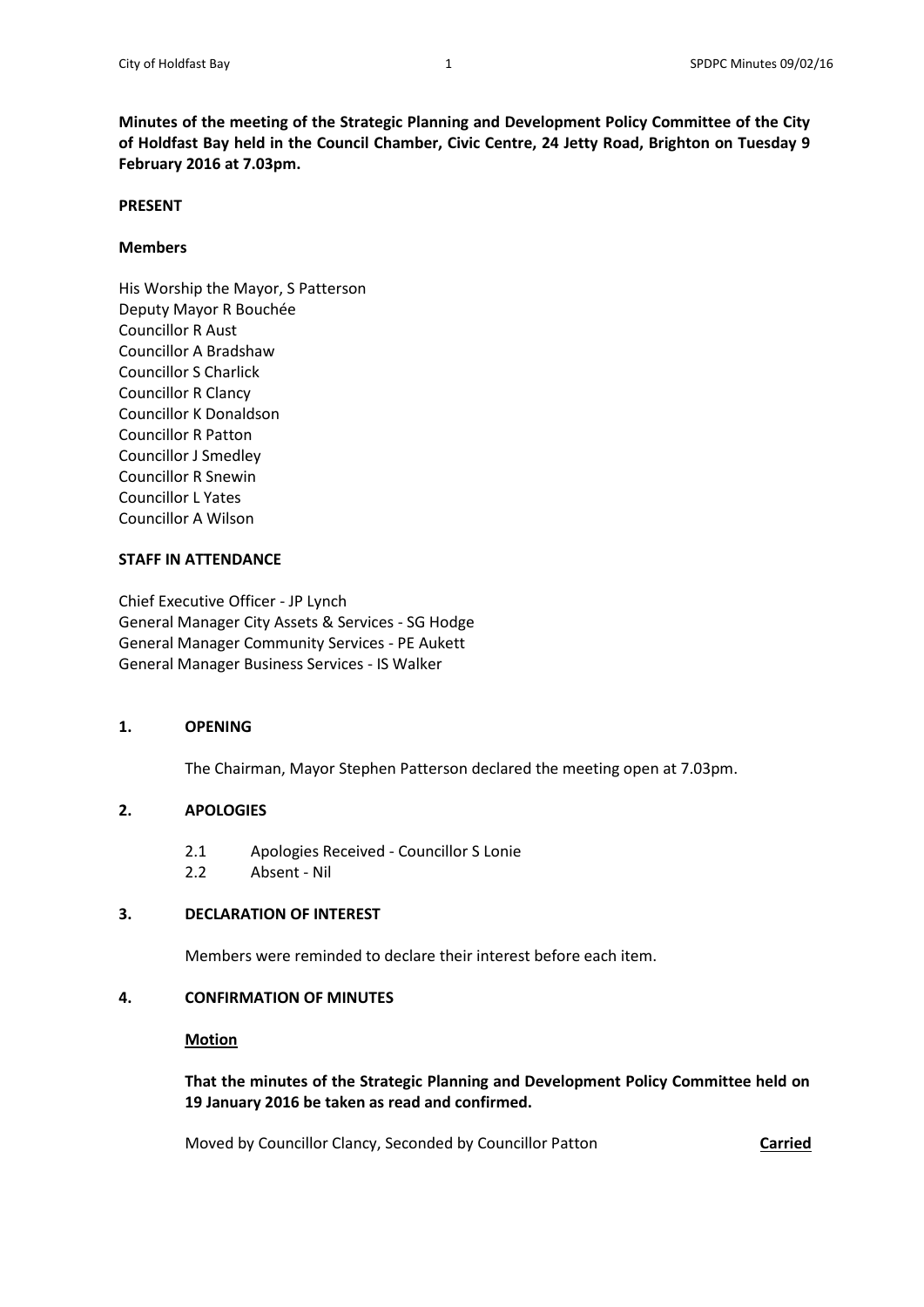#### **5. 5. PUBLIC PRESENTATIONS**

- **5. PUBLIC PRESENTATIONS** Nil
- **6. QUESTIONS BY MEMBERS**
	- 6.1 **Without Notice -** Nil
	- 6.2 **With Notice** Nil
- **7. MOTIONS ON NOTICE -** Nil
- **8. ADJOURNED ITEMS -** Nil
- **9. REPORTS BY OFFICERS**

### 9.1 **Review of Car Parking Contributions Fund Rate** (Report No: 22/16)

On 22 July 2014, Council resolved to decrease the Holdfast Bay Car Parking Contributions Fund rate from \$31,500 to \$7,000 per car parking space and that the Fund not apply in certain circumstances. Council also resolved that the effectiveness of this new rate and policy change be reviewed in 12 months.

This report therefore reviews the effectiveness of the current Fund rate. The report also seeks to formalise the previous Council resolution to waive the Car Parking Fund levy in certain circumstances through an updated Holdfast Bay Car Parking Contributions Fund Policy.

## **Motion**

**That the Committee recommends that:**

- **1. Council retains the current car parking rate under the Holdfast Bay Car Parking Contributions Fund at \$7,000 per space, as Gazetted on the 31 July 2014.**
- **2. Council endorse the draft Holdfast Bay Car Parking Contributions Fund Policy located at Attachment 4 of this report to clarify the revised application of the Fund and that the policy be reviewed in 24 months' time.**

Moved by Councillor Clancy, Seconded by Councillor Wilson **Carried**

#### **10. URGENT BUSINESS – SUBJECT TO THE LEAVE OF THE MEETING -** Nil

## **11. DATE AND TIME OF NEXT MEETING**

The next meeting will be advised.

**12. CLOSURE**